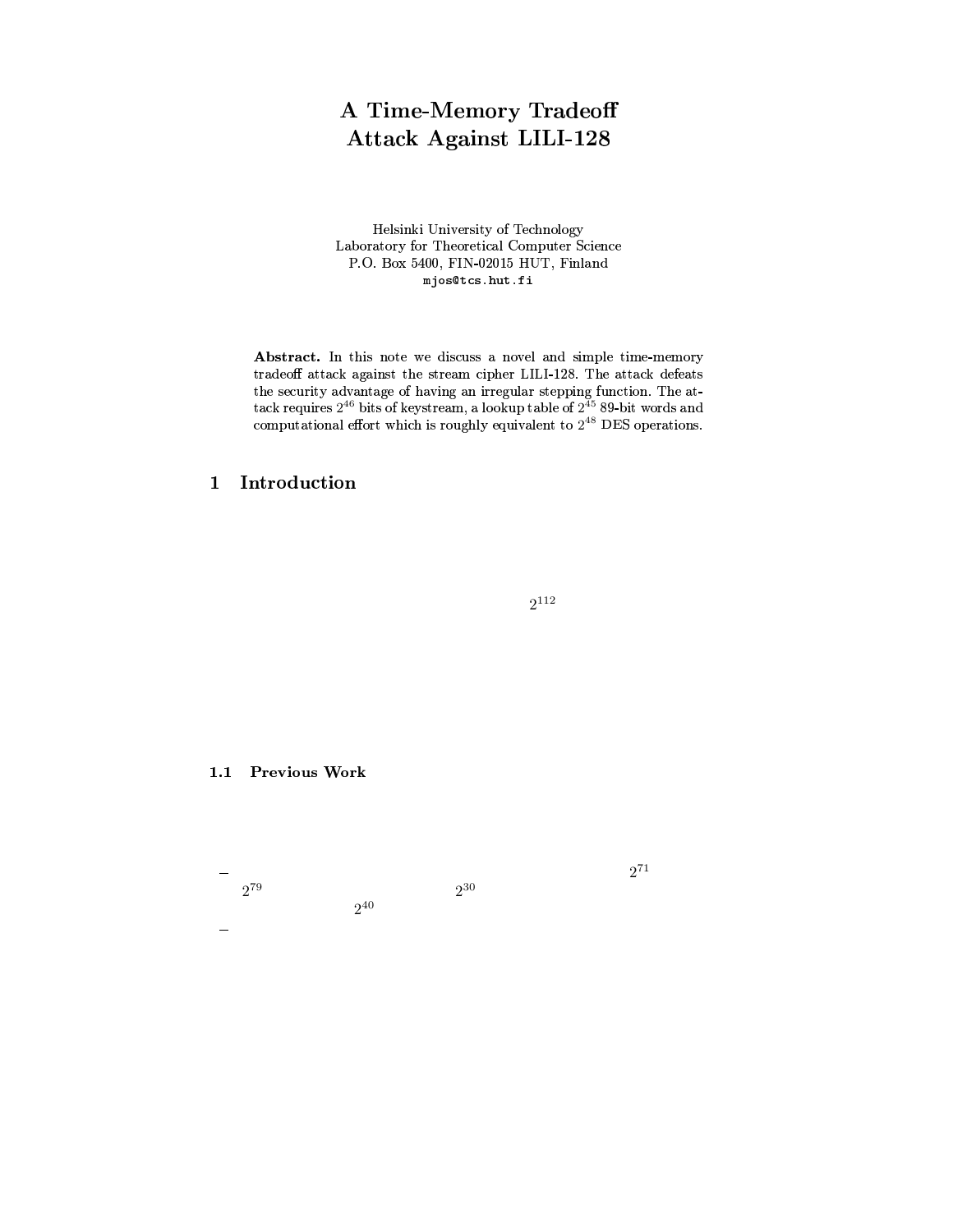#### $\bf 1.2$ Time/Memory/Data Tradeoffs

$$
x_i = Step(x_{i-1})
$$

**Off-line preprocessing stage.** 
$$
x_i
$$
  
 $z(i), z(i+1), \ldots, z(i+O(\log N))$   $x_i$ 

On-line computation phase.  $O(\log N)$ 

Step

$$
O(\log N \sqrt{N})
$$
\n
$$
O(\log N \sqrt{N})
$$
\n
$$
C(\log N \sqrt{N})
$$
\n
$$
x_i
$$

### $\overline{2}$ Description of LILI-128

 $LFSR_c$  $LFSR_d\ LFSR_c$  $LFSR_d$  $LFSR_{c}$  $128 = 39 + 89$  $\bar{1}$  $t_0, t_1, \ldots, t_{38}$  $LFSR_c$  to  $t_{38}$ 

 $\frac{1}{1}$  In [6] the authors also discuss other keying methods for LILI-128.

 $\mathcal{C}$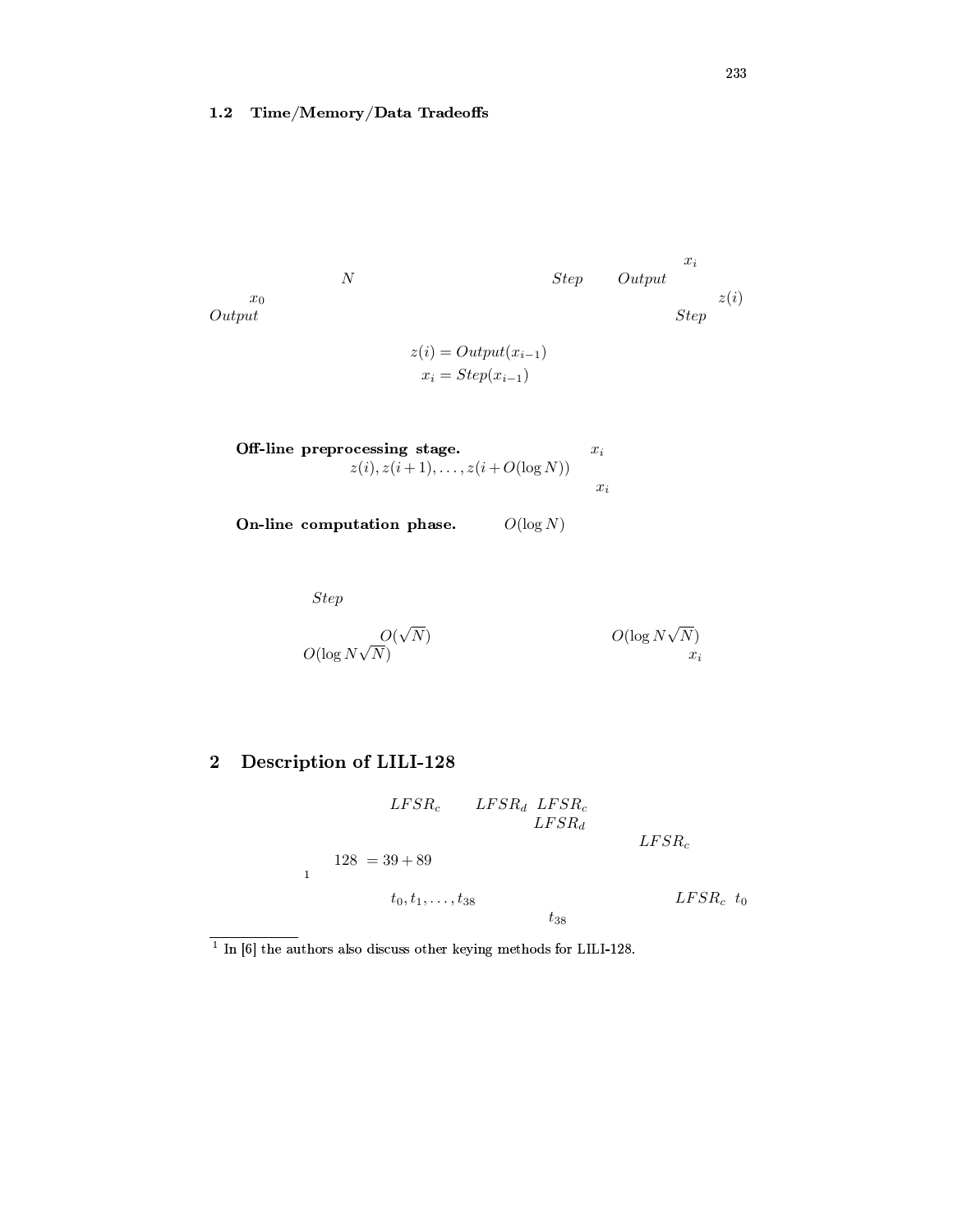

Fig. 1. Overview of the LILI-128 keystream generator.

$$
u_0, u_1, \dots, u_{88}
$$
  
\n
$$
LFSR_c
$$
  
\n
$$
x^{39} + x^{35} + x^{33} + x^{31} + x^{17} + x^{15} + x^{14} + x^2 + 1
$$

 $LFSR_d$ 

 $x^{89} + x^{83} + x^{80} + x^{55} + x^{53} + x^{42} + x^{39} + x + 1$ 

$$
LFSR_d \t\t f_d, f_d: \mathbb{F}_2^{10} \to \mathbb{F}_2
$$

 $z(t) = f_d(u_0, u_1, u_3, u_7, u_{12}, u_{20}, u_{30}, u_{44}, u_{65}, u_{80}).$ 

 $f_c : \mathbb{F}_2^2 \to \mathbb{F}_2$  $LFSR_c$  $\boldsymbol{c}(t)$  $c(t) = f_c(t_{12}, t_{20}) = 2t_{12} + t_{20} + 1$ 

 $LFSR_d$ 

before

 $LFSR_c$ 

 $c(t)$ 

<sup>&</sup>lt;sup>2</sup> The  $f_d$  function is specified as a 1024-entry table in the original specification [5], and is excluded from this paper since it is irrelevant to the present attack.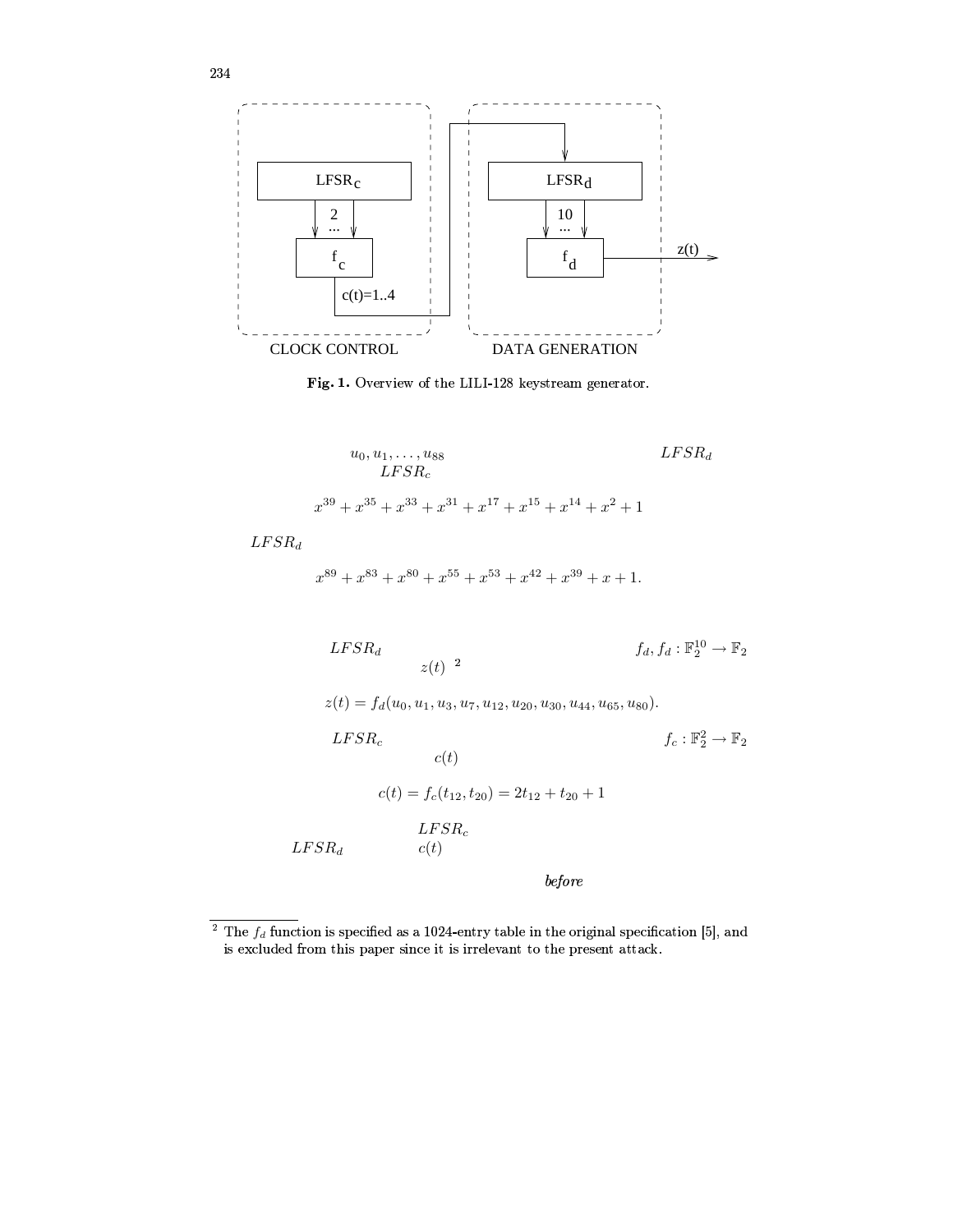**Lemma 1.** For each  $\Delta_c = 2^{39} - 1$  times  $LFSR_c$  is clocked,  $LFSR_d$  is clocked exactly  $\Delta_d = 5 * 2^{38} - 1$  times. <sup>3</sup>

 $\boldsymbol{t}$ 

Proof.

$$
\sum_{i=1}^{2^{39}-1} c(t+i) = \Delta_d
$$
  
\n
$$
LFSR_c
$$
  
\n
$$
t_0 = t_1 = \dots = t_{38} = 0
$$
  
\n
$$
(0,0) \qquad 2^{37}-1
$$
  
\n
$$
1 * (2^{37}-1) + (2+3+4) * 2^{37} = 1374389534719 = \Delta_d
$$

**Lemma 2.** LFSR<sub>d</sub> can be stepped by  $\Delta_d$  number of positions forward or backward by performing a vector-matrix multiplication with a precomputed  $89 \times 89$  bit matrix over  $GF(2)$ . The matrix can be constructed with roughly  $2^{28}$  bit operations using a binary matrix exponentiation algorithm.



 $\boldsymbol{3}$ The Attack

### 3.1 Constructing the Lookup Table

 $2^{51.48}$ 

| $2^{45}\,$    |          | 246   |
|---------------|----------|-------|
|               | $LFSR_d$ | $f_d$ |
| $\varDelta_d$ |          |       |

Analysis.

$$
1\!-\!e^{-2}=0.8647
$$

 $2^{48}$ 

 $3$  This lemma follows implicitly from Theorem 2 in  $[5]$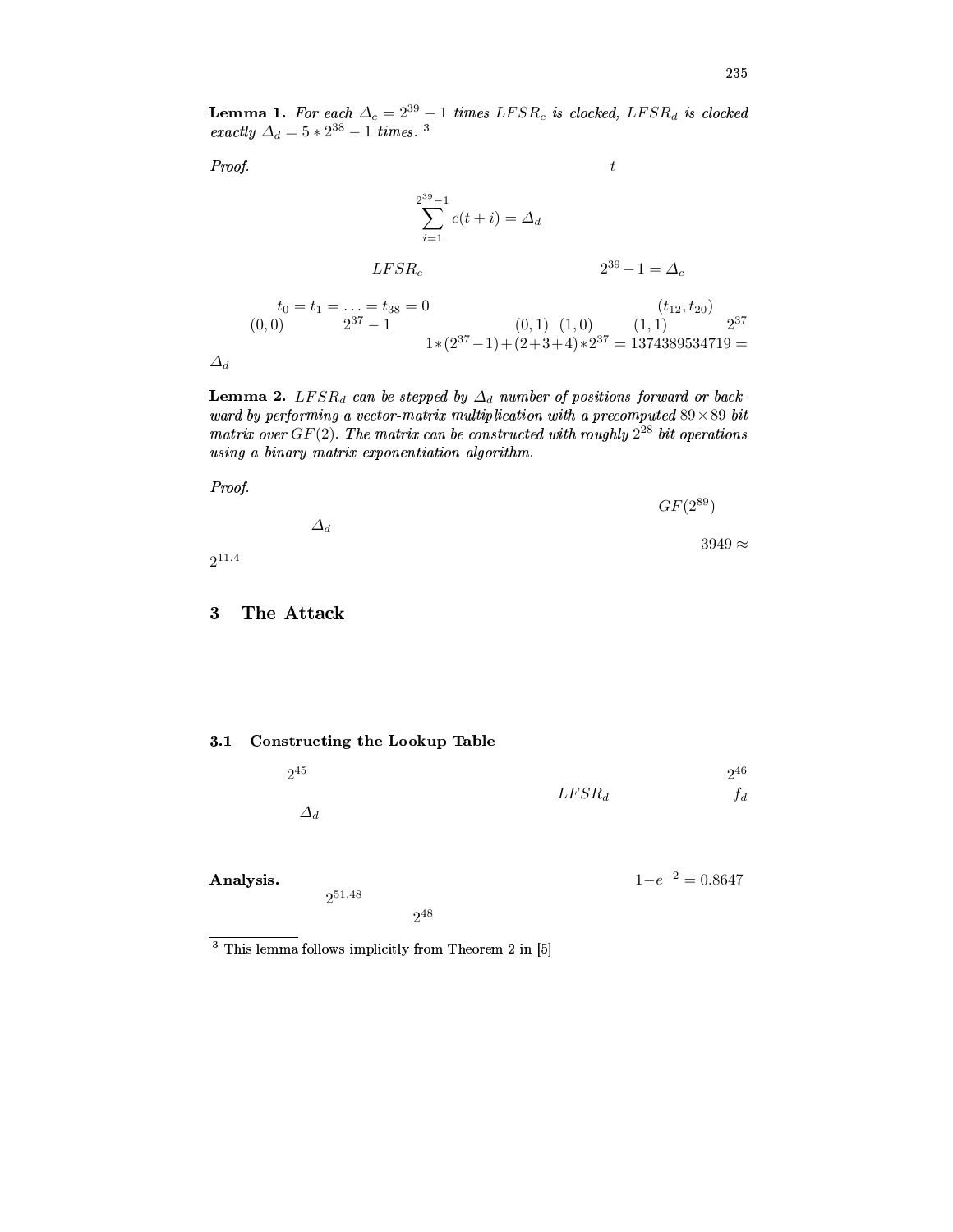## 3.2 Lookup Stage

$$
2^{46} \t z(0), z(1), \ldots, z(2^{46} - 1)
$$
  

$$
2^{46} - 44\Delta_c - 1
$$
  

$$
z(i) | z(i + \Delta_c) | \ldots | z(i + 44\Delta_c)
$$
  

$$
LFSR_d \t \Delta_d \lfloor \frac{i}{\Delta_c} \rfloor
$$
  

$$
f_d(LFSR_d) \neq z(j\Delta_c + (i \mod \Delta_c))
$$
  

$$
LFSR_d \Delta_d
$$
  

$$
LFSR_d
$$

 $LFSR_d$  $LFSR_d$  and  $\Delta_d$  $z(i \bmod \Delta_d)$  $LFSR_d \Delta_d$   $\Delta_c$  $LFSR_d$ 

 $LFSR_c$ 

Analysis.  $LFSR_d$ 

 $1 - \left(1 - \frac{0.8647 * 2^{45}}{2^{89}}\right)$  $\left(\frac{47*2^{45}}{2^{89}}\right)^{2^{46}-44\Delta_c}$  $\approx 90\%$ .

$$
2^{45}
$$

2 48

- ¬¡©°¯Q®2h±E¬ ©2

2 46  $2^{45}$  2  $2^{51.48}$ 2 48

t-?